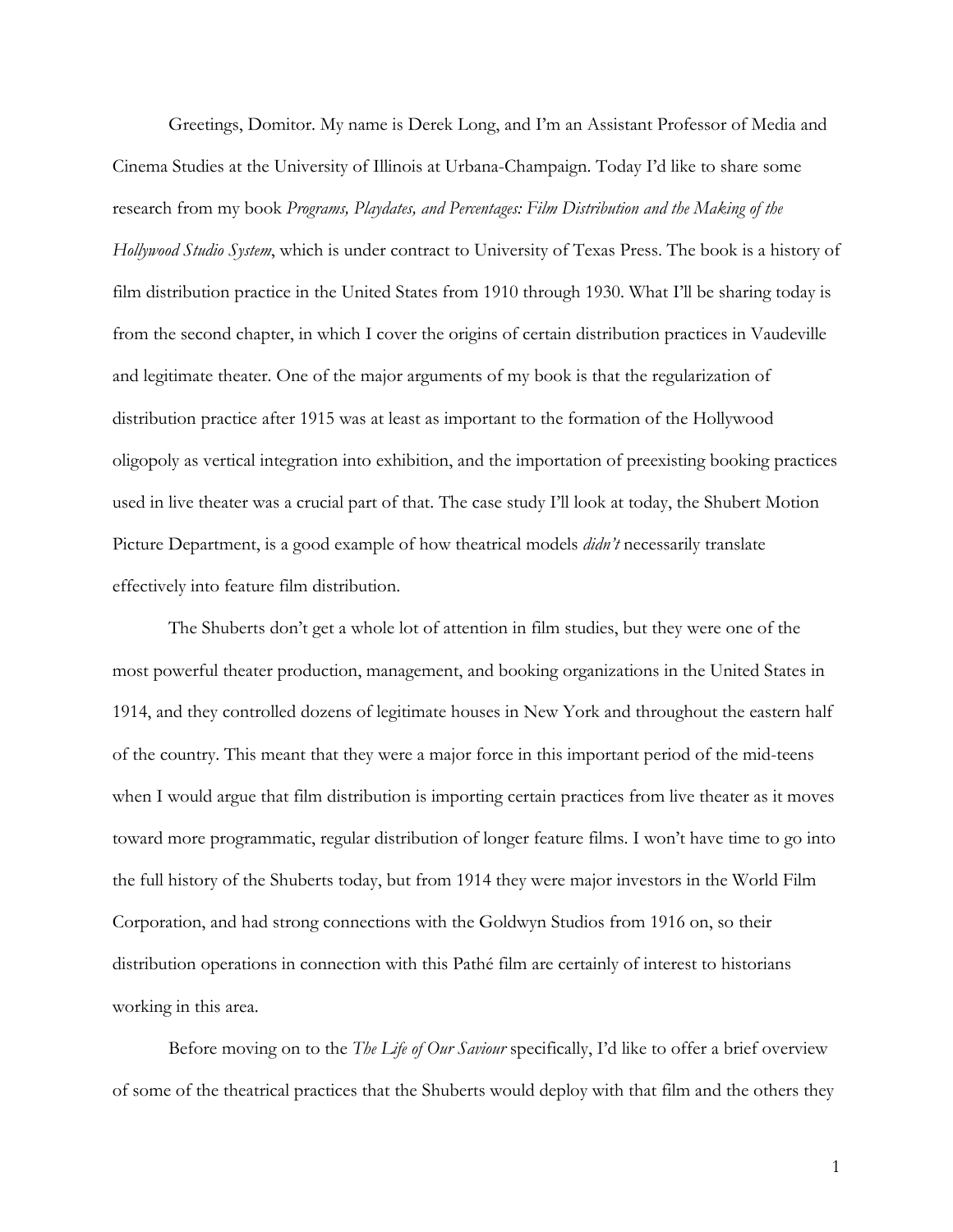distributed. The most important of these practices is the combination company, which transformed American theater in the second half of the 19<sup>th</sup> century. Theater historians like Alfred Bernheim and Jack Poggi have pointed to the increasing importance of star actors over the course of the mid-19<sup>th</sup> century as the origin of the combination system. Around 1870, power in the theater industry began to shift decisively away from the country's myriad theaters and their stock companies performing a repertory of productions. Instead, stars increasingly organized theatrical "combination companies" around themselves, made up of a single rehearsed production or a limited selection of plays, complete with their own actors, sets, costumes, and stagehands. These companies, booked centrally from New York, could then tour widely using the new national railroad network. Under this new system, it wasn't just the star who was a special draw to theatergoers; it was the entire play, with its enhanced production values and world-famous acting talent. Over the course of the 1870s and 1880s, the combination system became the default in American theater, completely replacing the stock company by 1900.

I think we can see in the combination company an important originating model for feature film distribution. This is certainly true in the case of the roadshow in film distribution, which as William Paul notes is essentially the combination system applied to cinema. But I think the combination company was also an important model for regular, programmatic feature film distribution along the lines of Paramount or Triangle as it emerged in the mid-1910s. In the 1880s, theatrical producers increasingly toured multiple companies of the same production at a time; according to Poggi, in the 1882–1883 season, actor-producer Steele MacKaye's 1880 hit *Hazel Kirke* had fourteen companies on the road, all centrally managed from New York. In its basic form, the Shuberts' distribution of *The Life of Our Saviour* in 1914 using nineteen companies wasn't that different.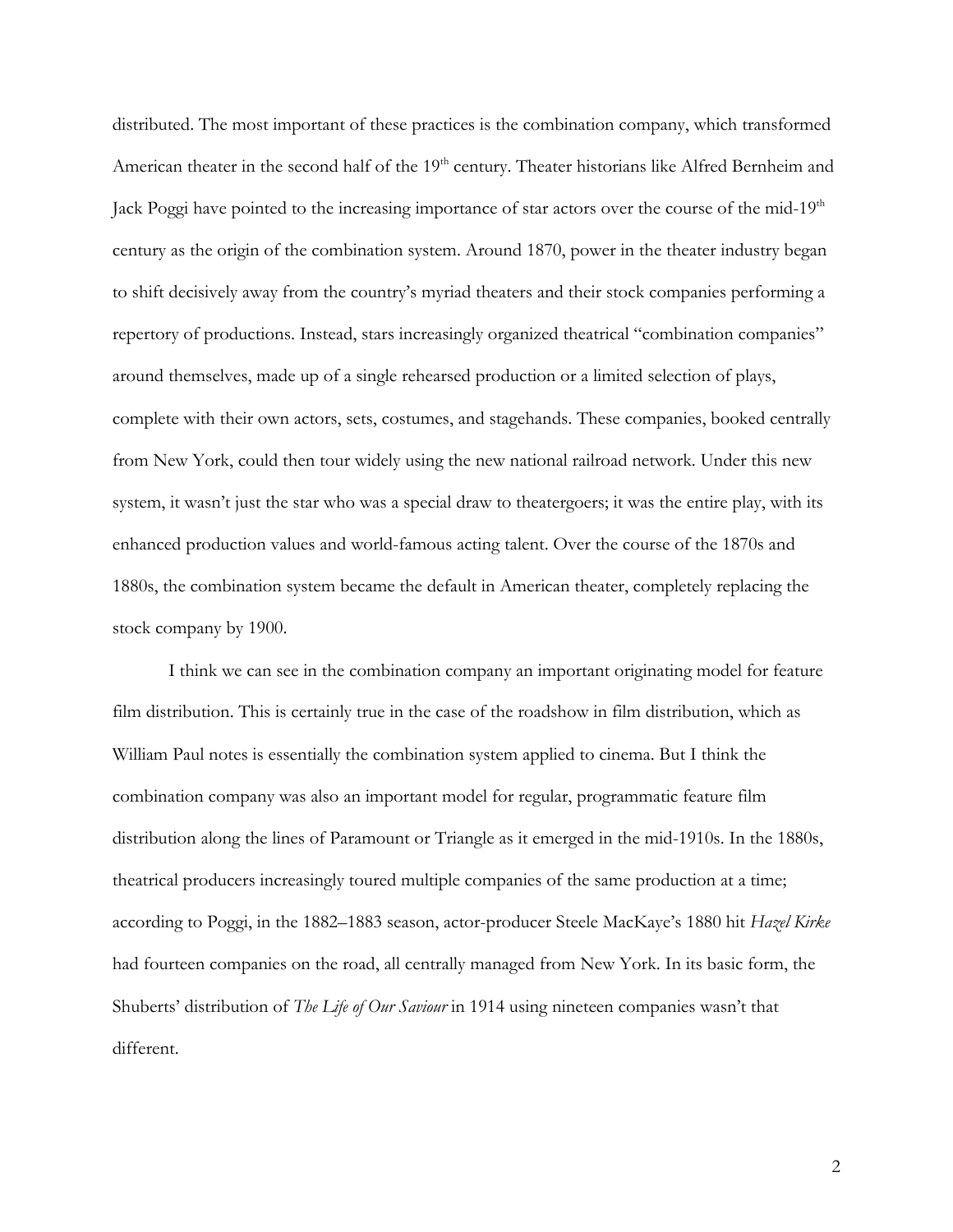Along with the combination company, the Shubert Motion Picture Department also deployed legitimate theater's pricing practices, which were based on percentages rather than flat fees. Typically, the house and the company split each performance's gross receipts, with the exact percentage division varying widely depending on the theater and its location on the company's route. This contrasted with the typical arrangement at film houses in the 1910s, where films tended to be rented for flat fees, although bigger features might warrant a percentage arrangement depending on the house. One of the reasons that theatrical pricing tended to rely on percentages in the combination company era, in addition to the generally bigger income that percentage arrangements could yield, was that the company manager was actually on site at the venue, and could easily check each performance's ticket sales and enforce the collection of their fair share of receipts. This generally wasn't the case in film distribution unless the distributor went to the expense of hiring a "checker," which in most venues generally wasn't worth it given the lower prices charged for film. In addition, depending on the particular production and venue, company managers in legitimate theater sometimes had the clout to negotiate the actual scale of prices charged at the door. This was the case with the Shubert companies handling *Saviour*—ticket prices were generally set in New York, in consultation with the local theater owner and the company manager.

Finally, a crucial practice in theatrical booking was efficient circuit routing for each combination company. Because of the expense involved in moving an entire company to their various bookings, both in railroad fares and hotel accommodations, planning the company's route such that it was kept constantly working was a key factor in its profitability. The typical strategy was to book as many so-called "one-night stands" as possible in smaller towns that lay between multiplenight bookings in larger and more profitable venues in cities, most of which the booking organization (in this case the Shuberts) controlled to some extent. This was a major difference between theatrical and film distribution; a film print sitting around not being played certainly didn't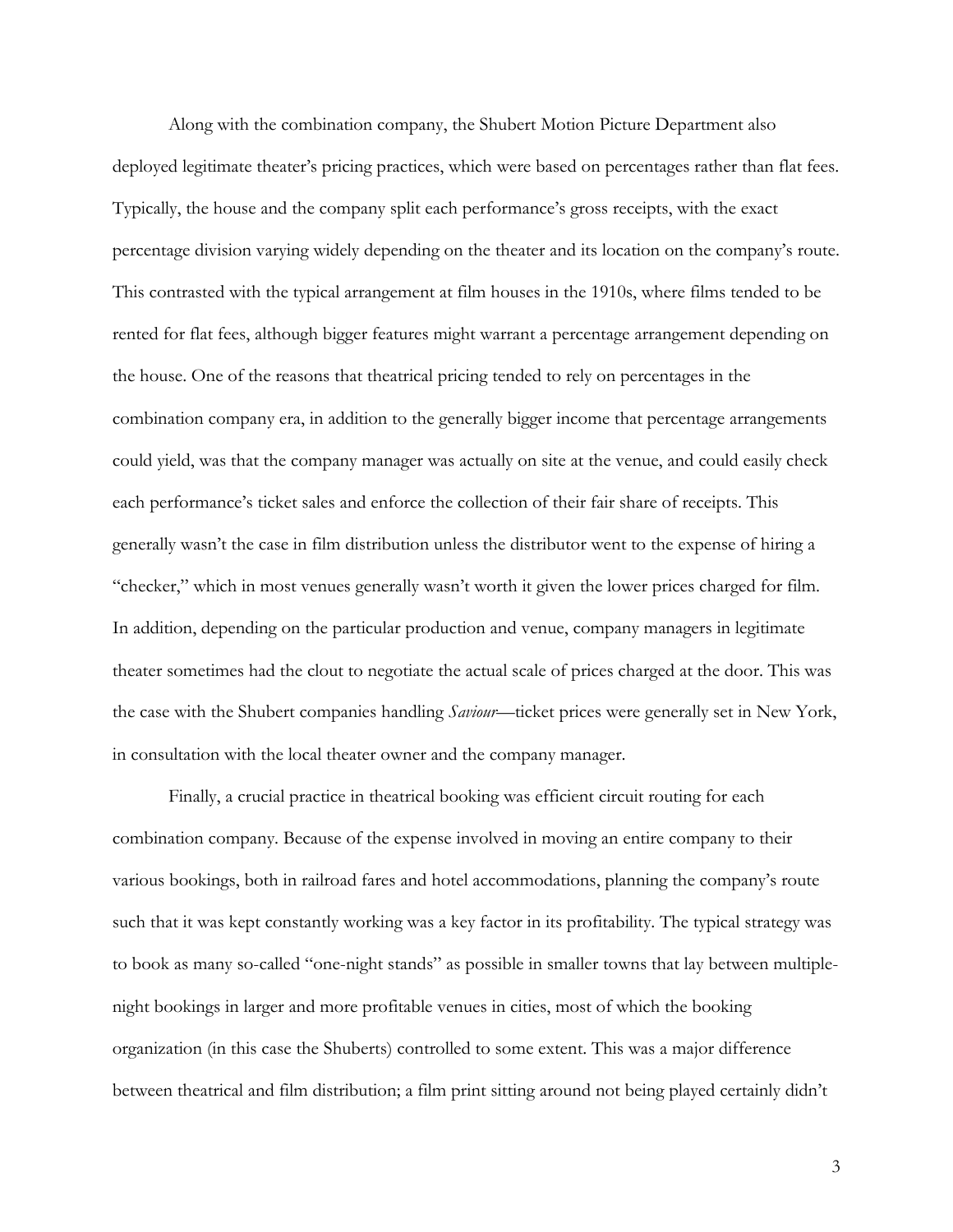generate any profit, but it also didn't generate any significant loss either. This would turn out to be a major weakness of the Shuberts' company system in distributing *The Life of Our Saviour*. Because they directly sold and booked the film through Priest's office rather than through an exchange system, its run depended on continuously generating new bookings in order to cover the ongoing costs of the road companies.

The Shubert Motion Picture Department deployed all of these practices in its distribution of *The Life of Our Saviour* in March and April of 1914. The film itself was a Pathé production, essentially a version of Ferdinand Zecca's *La Passion de Notre-Seigneur Jésus-Christ* from 1907, augmented with a significant amount of newly-shot footage and hand-colored. Sources vary as always about the exact length of the film, and distinguishing among the *many* passion plays with similar titles made in this period can be tricky. But as far as I have been able to determine, *The Life of Our Saviour* was more than twice as long as *La Passion*. In modular American terms, the 1907 film was a three-reeler (3114 feet/950 meters) and the 1914 version an eight-reeler (~8000 feet/2400 meters), though in practice it was generally cut down to seven or even six reels. While Shubert handled the 1914 roadshow release of the film in the United States, Pathé Exchange itself would distribute the film in its many seasonal re-releases, typically around Christmas or Easter. This happened nearly every year from 1915 until 1921, when Pathé released still another version of the film, this time with the title *Behold the Man*, with a modern frame story directed by Spencer Gordon Bennet.

The Shubert roadshow of *Life of our Saviour* was managed by Robert W. Priest, who at the time was also the publicity director of the Shubert-owned New York Hippodrome theater. Priest had already managed a release of footage from Robert Scott's ill-fated 1910 expedition to Antarctica, and he would handle similar roadshows in 1914 for the films *America* and *The House of Bondage*, the former of which was a filmed reproduction of the stage show that had originated at the Hippodrome. Priest's career in film would continue; he managed the booking of the Hippodrome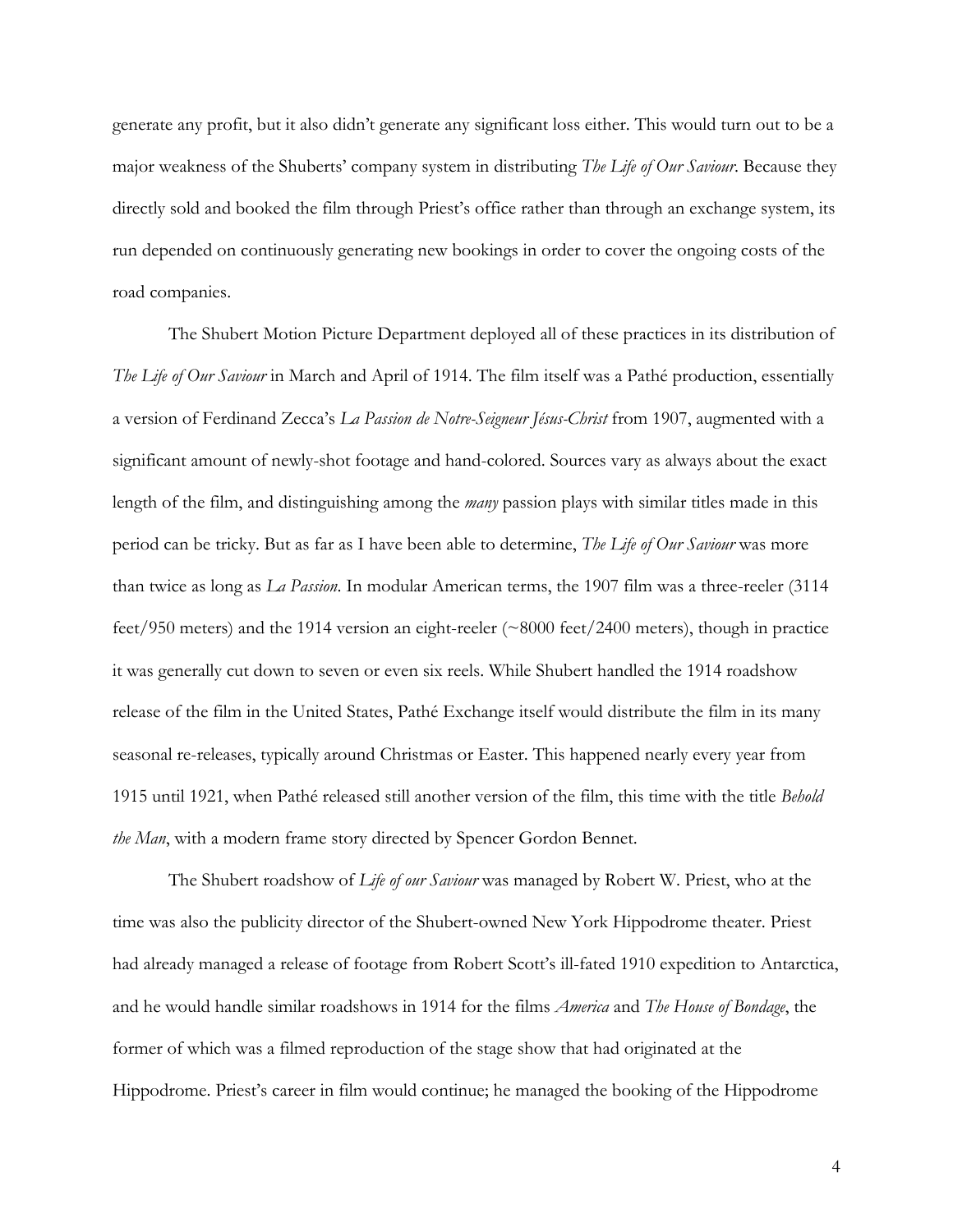when it converted to features, and in 1916 he managed the roadshow companies for Thomas Ince's *Civilization*. He continued to manage various Shubert theaters and started his own ventures in state rights and nontheatrical distribution in the 1920s.

The material in the Shubert Archives covering the 1914 release of *The Life of Our Saviour*  spans over a thousand pages, so what I present to you here is by necessity both partial and condensed. The roadshow was comprised of nineteen separate combination companies; here's a list of the companies with their initial bookings. Each company had a single print of the film as well as a manager, who reported directly to Priest and Shubert Booking Department manager Jules Murry, who tended to handle the logistical details. These company managers were not salaried Shubert employees. Rather, they were hired on a weekly basis at the IATSE union scale for road workers of \$40.00/week (though more than one manager attempted to negotiate a higher pay rate from Priest). The managers' primary job was to drum up publicity for *The Life of Our Saviour* in their individual markets in advance of their premieres. These were scheduled for the week leading up to Easter Sunday, which in 1914 was on April 12 for Catholics and Protestants. The films were planned to open in Shubert-controlled houses for weeklong runs after a premiere the week before at the Manhattan Opera House. The managers would then continue this work in subsequent shorter oneor two-day runs for their print, based on the publicity of the film's performance during Holy Week. This was essentially the circuit-routing model applied to cinema, and it would be a major reason for the film's failure.

These managers' jobs were actually quite tenuous and depended wholly on the performance of their company. Managers who were given a route with insufficient small bookings between cities might be asked to "lay off" the intervening days without pay, as happened to Company #9 between the April 11 conclusion of a St. Louis booking and an April 17 premiere in Minneapolis. If the film performed poorly enough in their market, they might find their company abruptly recalled and their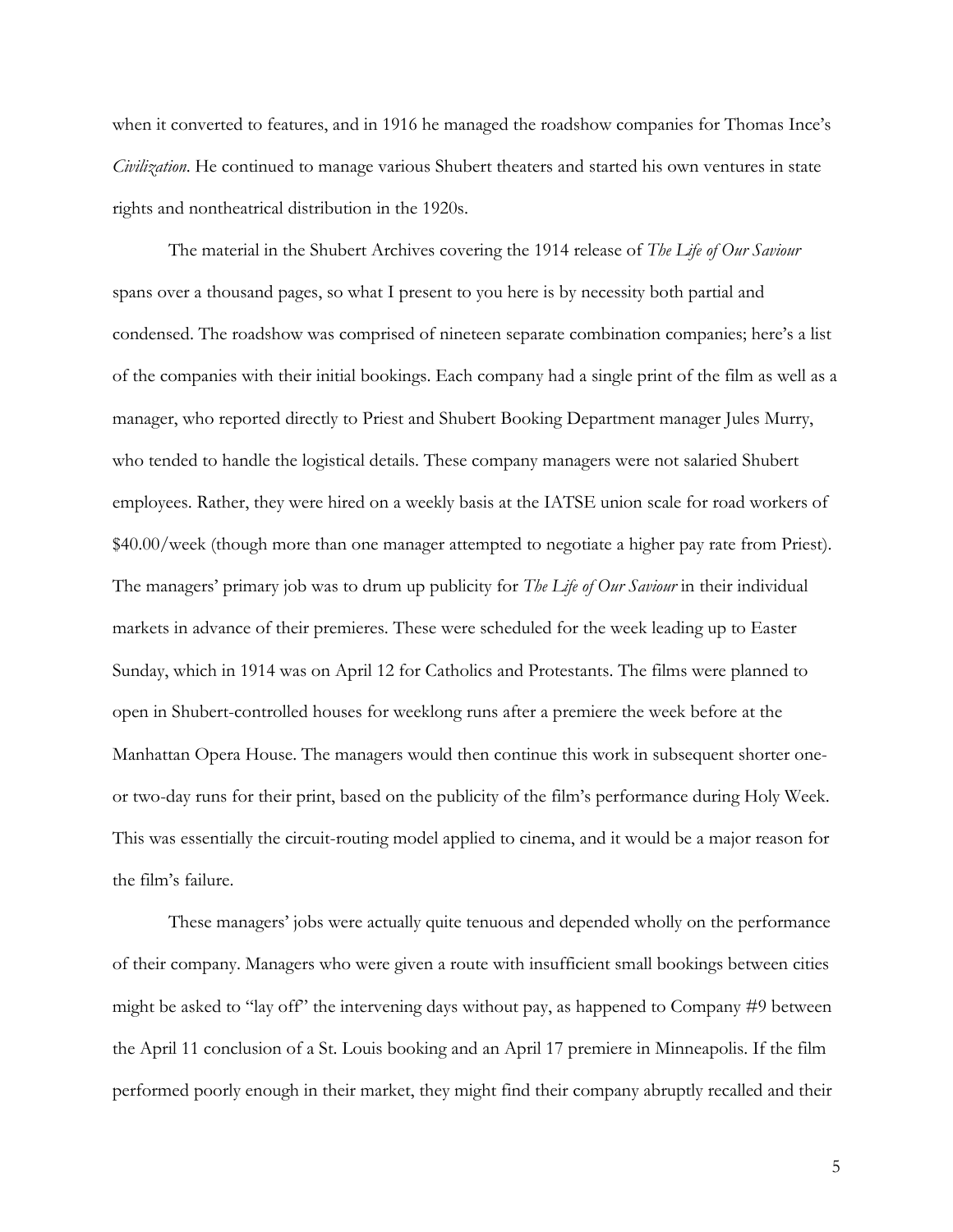employment ended—a circumstance that befell many of the managers on the film. This temporary hiring of road managers seems to have been a routine affair; there are many examples in the correspondence of managers or ex-managers writing Priest to "keep them in mind" for any future company work. Some of the managers Priest hired for *Life of Our Saviour* had experience with film roadshows like *Quo Vadis*, having been recommended by a correspondent of Priest who worked for George Kleine, while others seem to have worked only with theater companies. Much of Priest's job was hiring, firing, and communicating with these road managers, though he also corresponded extensively with the theater managers, most of them Shubert-affiliated, who had booked the film.

Although the local road managers had discretion in setting up details, the exact form that each company's presentation of *The Life of Our Saviour* took was ultimately controlled and approved from New York by Priest personally. Bookings were also handled centrally from New York, by Jules Murry, who also ran the Shuberts' theatrical booking, and generally went like this: after contacting or being contacted by Priest's office, interested theaters signed a contract like the blank one seen here. It specified that the theater paid for local newspaper advertising and provided the projector and operator, organ and organist, as well as a "booth, calcimined screen, and everything else in accordance with the laws prevailing" in the city of exhibition. The local company, for its part, provided the film itself and all advertising material complete with the dates of the performance, and arranged for a lecturer and choir to accompany the film.

Underpinning the basic strategy for the roadshow of the film was the idea of tying in with local church groups, and a major responsibility of the local managers was to promote the film with local clergy. This was in part in the hope that they might lecture alongside the film and provide choirs or organists to accompany it. But the managers also directly marketed the film to clergy, schools, and religious organizations such as the local YMCA by allowing them to sell so-called "exchange tickets" to their members. These were discounted tickets that effectively cut local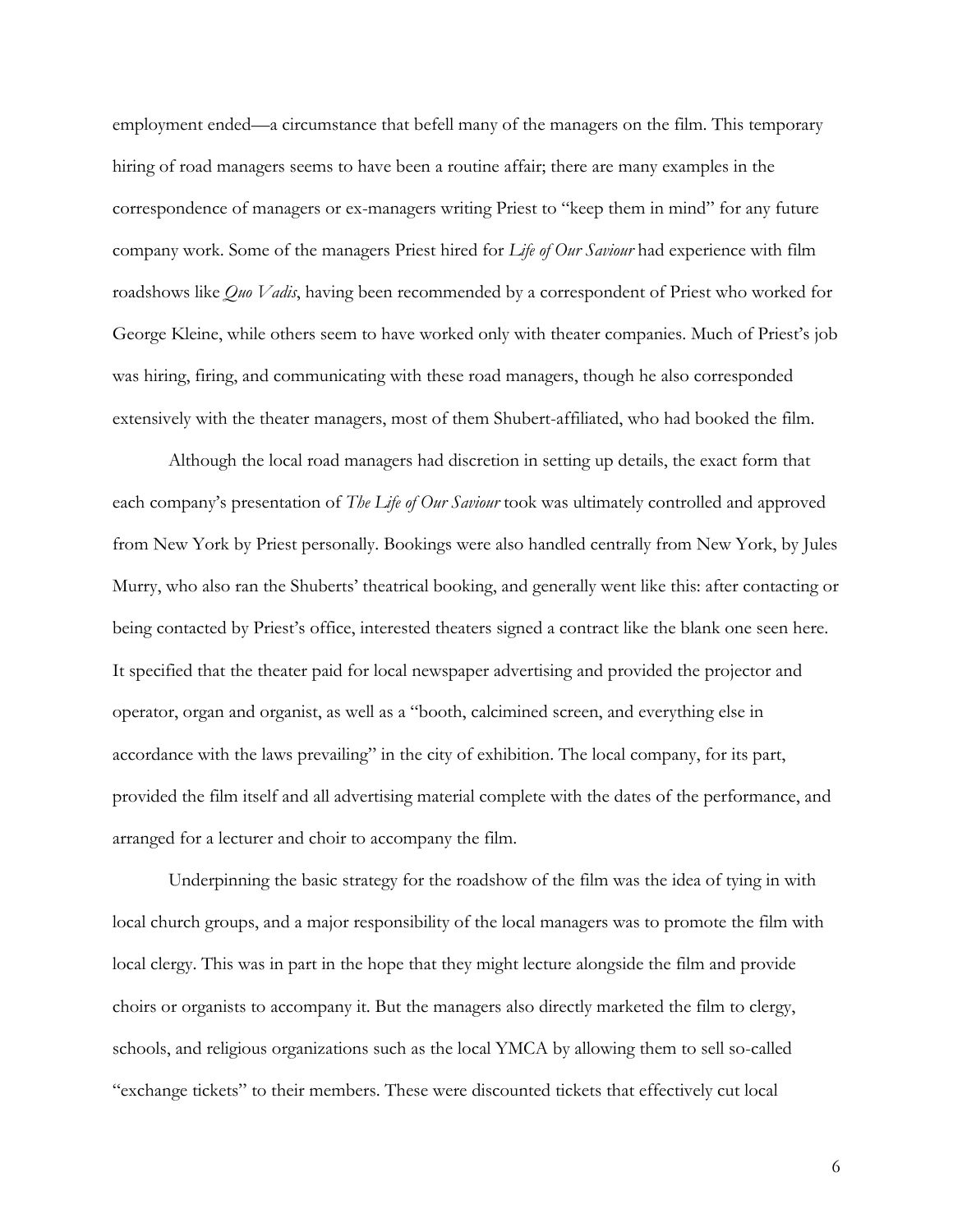religious institutions in on the film's grosses—sometimes as much as 25%. The idea was to make money on volume by filling theaters as close to capacity as possible; while the typical undiscounted ticket price at the legitimate theaters where the film played was between 25 and 50 cents, about on par for a feature film in 1914, it was still significantly lower than the typical admission for a live theatrical performance in the same venue, which might run one or two dollars. A major ostensible advantage of having a local company manager was to ensure advantageous ticket price scales—not too low such that the company would not make money, but also not higher than was typical for feature films in the local market.

Appealing to religious groups through reduced ticket pricing and a general sense of Holy Week reverence was a key aspect of the Shubert roadshow strategy on *The Life of Our Saviour*. These were audiences for whom the local theater was not generally held in high regard, and the Motion Picture Department positioned the roadshow to theater owners as being able to bring in a new type of patron. Priest pitched the overall strategy to Joseph Weimer, manager of the Auditorium Theater in Toledo, Ohio in March 1914: " Our main endeavour is to relegate the air of the theatre, and supersede it by the air of a great religious revival…Make the bait as strong as possible to appeal to the religiously inclined. We do not intend to cater to theatre-goers, but to cater almost exclusively to church-goers." A letter Priest sent to theaters with suggestions for advertising the film repeated this message, suggested paying local clergy \$50 for their involvement, and emphasized hiring a church organist wherever possible to accompany both the film itself and the singing of hymns during reel changes.

This focused appeal would seem at first to suggest that the Shubert roadshow of *Life of Our Saviour* was a one-off example of Holy Week seasonal distribution, totally separate from more standard models and practices of film circulation in the 1910s. Indeed, scholarship on the roadshow tends to downplay its significance in the development of feature distribution, certainly as compared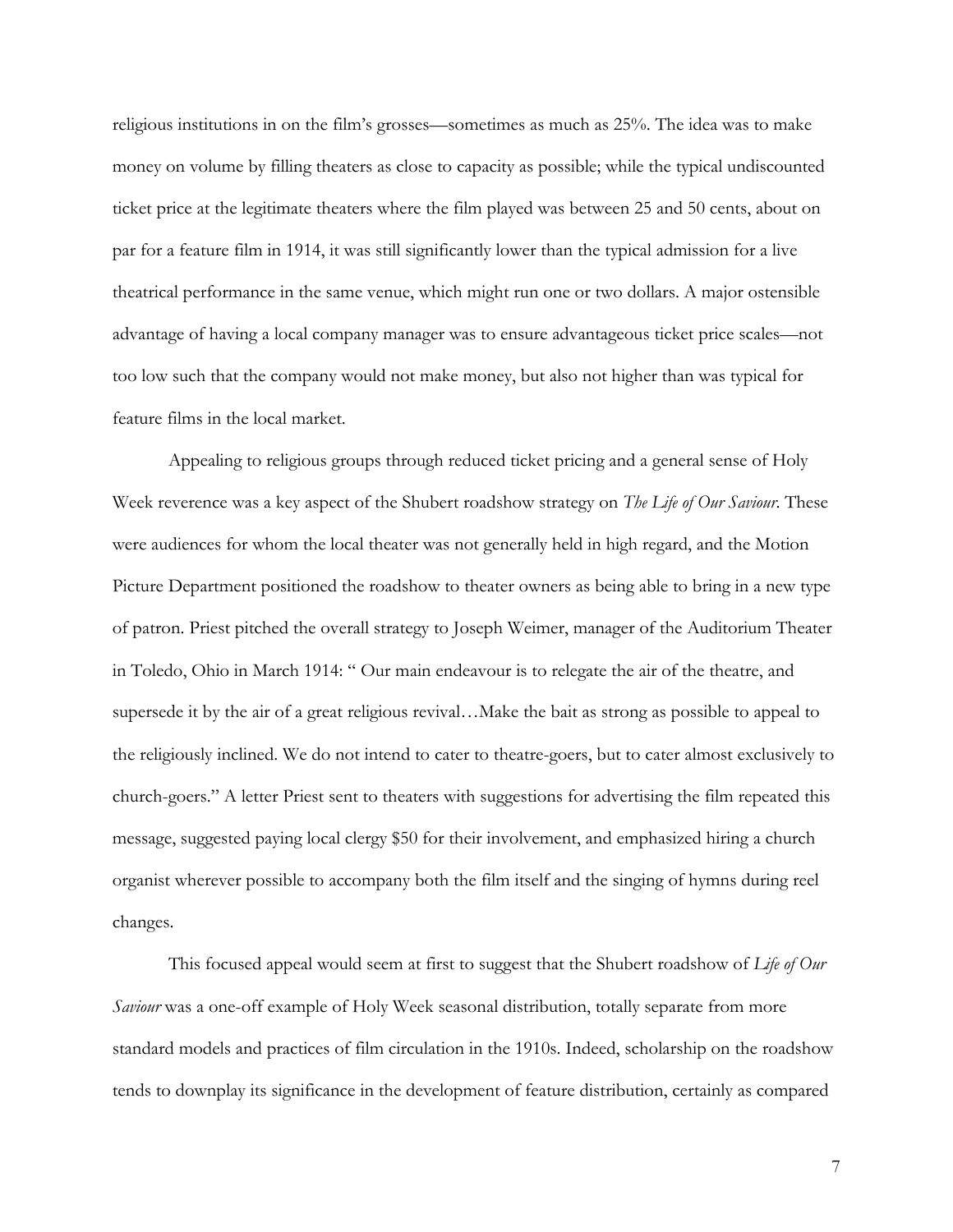to the state rights system or the program system used to distribute variety shorts. But I think roadshows such as this one were a crucial link between the distribution practices of legitimate theater and those of the growing feature film industry. This was a period when many legitimate theaters were being forced to convert at least part-time to motion picture exhibition, and speciallypresented roadshows like *The Life of Our Saviour* allowed such theaters to differentiate themselves from the so-called "picture houses" that played exclusively film while still remaining solvent. Livetheatrical language suffused the correspondence between Priest and his managers as well as the contracts with theaters. Managers were expected to conduct a "rehearsal" of the film before its local premiere "performance," and runs of a particular print constituted its "season." As a rhetorical strategy, the film itself and its particular framing as a price-friendly roadshow positioned the Shuberts' foray into film distribution as both elevated and accessible—a live-theatrical presentation at feature film prices.

From the standpoint of distributors like Shubert, classifying film releases as theatrical roadshows could also have financial benefits, since IATSE rules specified standard wage scales for roadshows. For the kinds of theaters that played *The Life of Our Saviour*, many of which did not have their own projectors or booths, these rules required that the attending operator set up and take down film-related equipment as part of their flat \$40 salary for the week, as long as they did not work outside the term of the booking. This was true whether or not the operator traveled with the company to multiple venues, and so it represented a manageable cost for theaters that played the film for a full week. However, Union rules also complicated the roadshow, particularly when it came to music. Since theaters were often obliged to pay their house orchestra or band whether they played or not, many dispensed with hiring a separate organist to accompany the film, arguably diluting the religious quality of the presentation.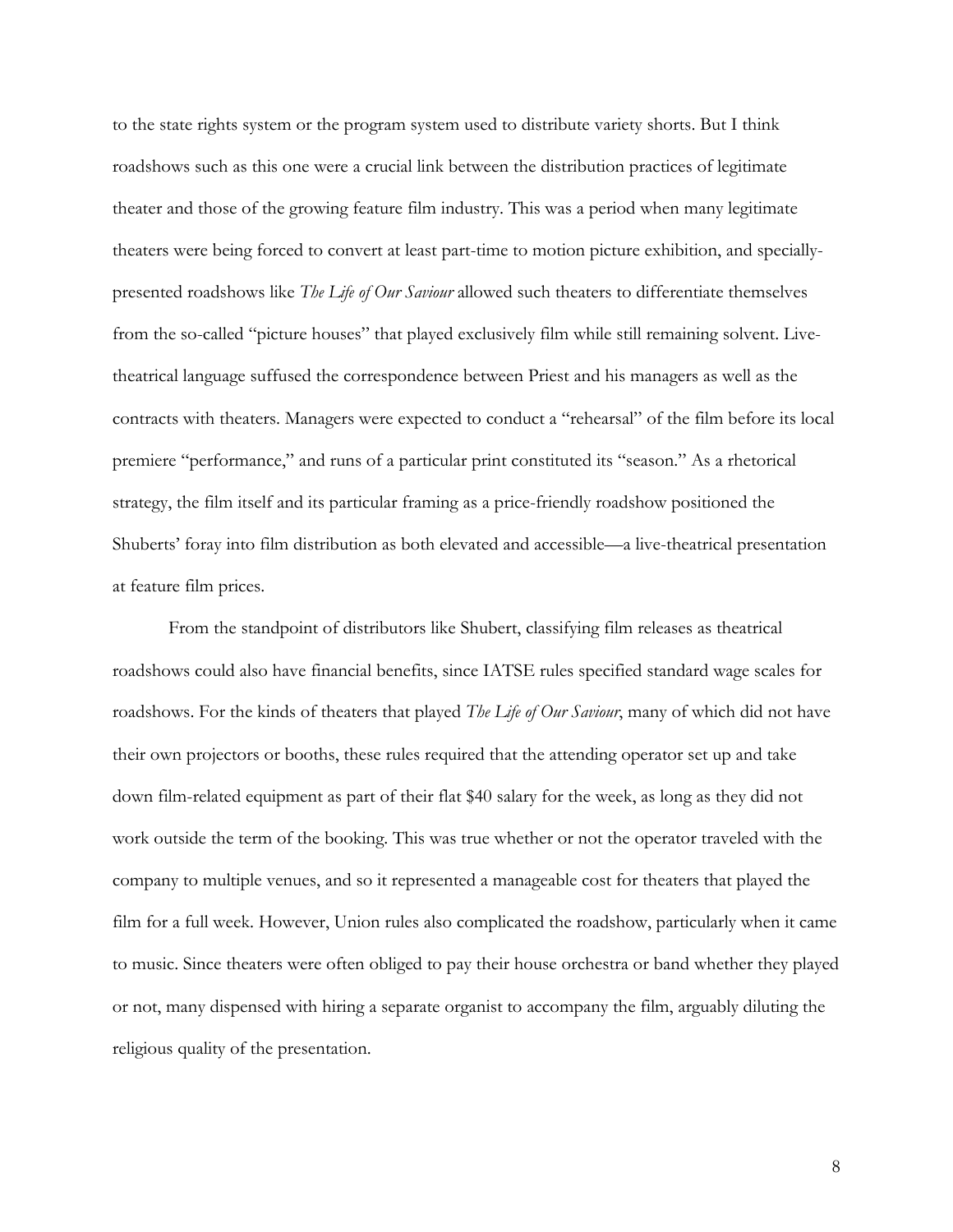The release of *The Life of Our Saviour* also differed in important ways from both the typical combination company run in live theater and the feature roadshow. For one, the only actual "combination" on tour in this case was the film and its road manager, rather than a whole company complete with projector, organist, and commentator—in every case, the theater had to provide those separately, with the assistance of the company manager. Given that the film's distribution was by necessity organized around a specific Holy Week release date, it actually resembled a standard program feature release to some extent. The film's premiere presentation run in New York at the Manhattan Opera House began on March 30, which generated publicity for the nineteen companies booked for weeklong runs the following week, from April 6 to April 11, primarily in Shubert houses. The hope was then to book the film in subsequent-run houses in smaller towns. This diverged from the strategy of most film roadshow releases of the period, in which the timing of a film's distribution across a territory was generally of lower priority than the quality of the presentation. The idea was to generate extended runs in prestigious venues that would justify higher ticket prices, not to book the film widely to as many venues as possible.

Finally, *Saviour*'s roadshow was geographically limited. The Shuberts' distribution of the film in the United States was hardly national—it was certainly not of the scale of *Quo Vadis*, which George Kleine had been roadshowing across the entire country for the previous year. As you can see in this slide, the vast majority of *Saviour*'s companies toured east of the Mississippi, with several concentrated in New York State and Ohio, and very few in the South. This geographic pattern essentially represents the Shuberts' theater holdings, and it suggests that the company was not very successful in booking the film outside of houses it didn't already control.

All of this added up to the film's failure in distribution. While the local managers did pick up a few one- or two-day bookings for the film the week after Easter, by mid-April it was clear that the film was a dud. In his correspondence with Priest, St. Louis company manager Henry Pierson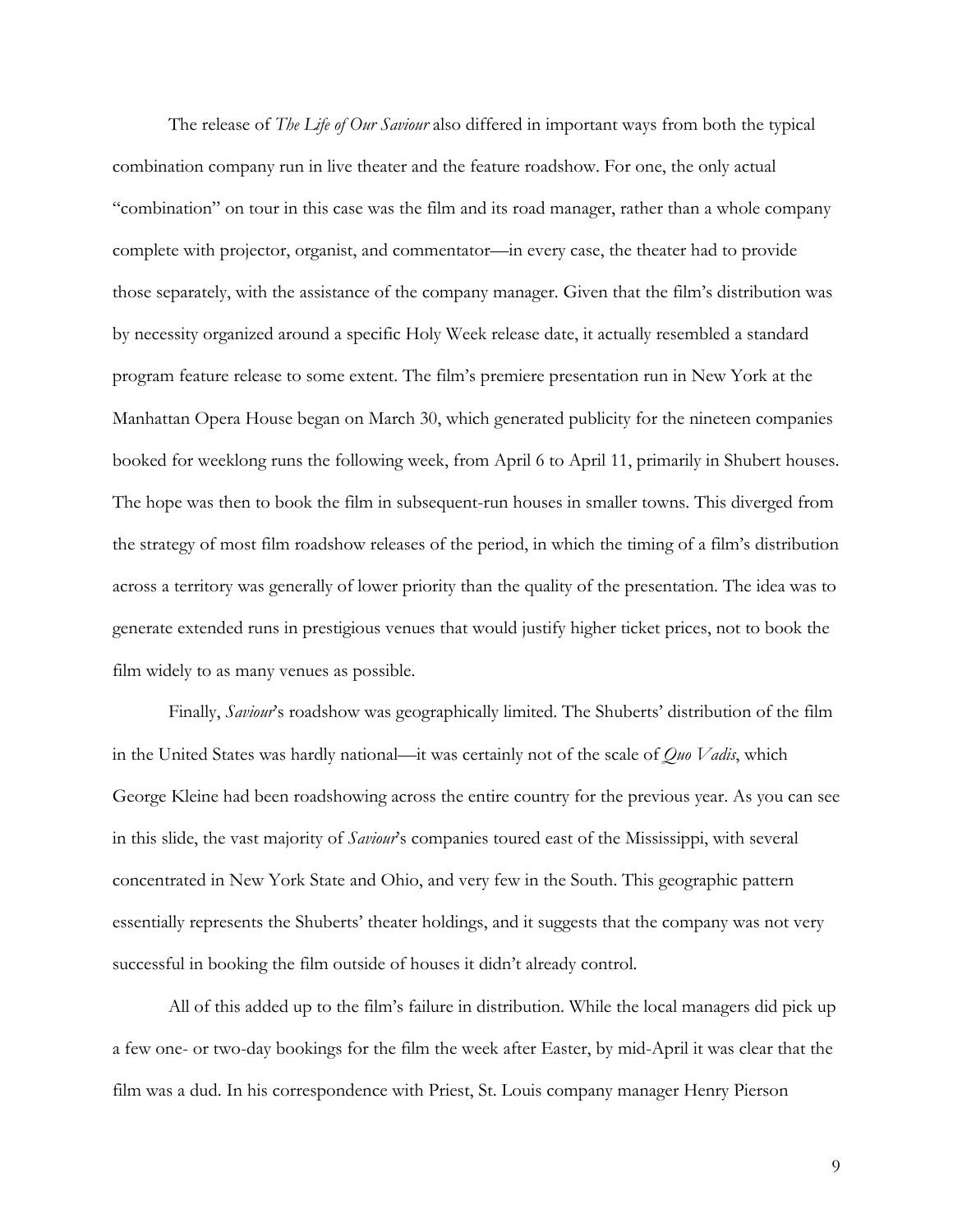attributed this failure primarily to the lack of cooperation from local clergy, who were generally too busy during Holy Week to assist in the presentations of the film. Despite the use of exchange tickets, attendance was not up to expectations, even in the film's New York run. There were also a number of problems with the physical distribution of the film prints. Pathé sent at least two companies prints with mixed-up reels, and one company received the film without any reels at all just the film. The humidor boxes carried by each company to preserve the hand-coloring of the prints could not accommodate Pathé's 12-inch reels, and so each road company had to re-cut and re-wind their print onto 10-inch reels once they received it. These issues revealed the Shuberts' relative inexperience with the logistical and technical side of film distribution.

To conclude, the fundamental problem with the roadshow of *The Life of Our Saviour* was the Motion Picture Department's assumption that the live-theatrical logics of the combination company would directly translate to film distribution in an era when multireel features were beginning to dominate the screen. Certainly, passion plays had been successfully distributed via roadshow in the United States since as early as 1897, when Klaw and Erlanger distributed *The Horitz Passion Play*. Part of the appeal of such films had been their length relative to other films. But by 1914, the novelty of the filmed passion play had worn off, and a film like *The Life of Our Saviour*, comprised as it largely was of seven-year-old footage, needed careful film-specific distribution to turn a profit. Priest did seem to realize this to an extent, given his strategy of focusing solely on churchgoers rather than a more general audience. But the distribution of the film relied almost exclusively on its performance in Shubert-controlled theaters in large and mid-size cities. There was simply no Shubert exchange system, apart from Priest's New York office, where exhibitors or interested religious organizations could seek out the film. Some theater owners and state rights companies did write Priest directly to inquire about separate distribution rights for the film, but Priest flatly refused, insisting that the film was not available as a "regular feature release" for "picture theaters." This may have been because